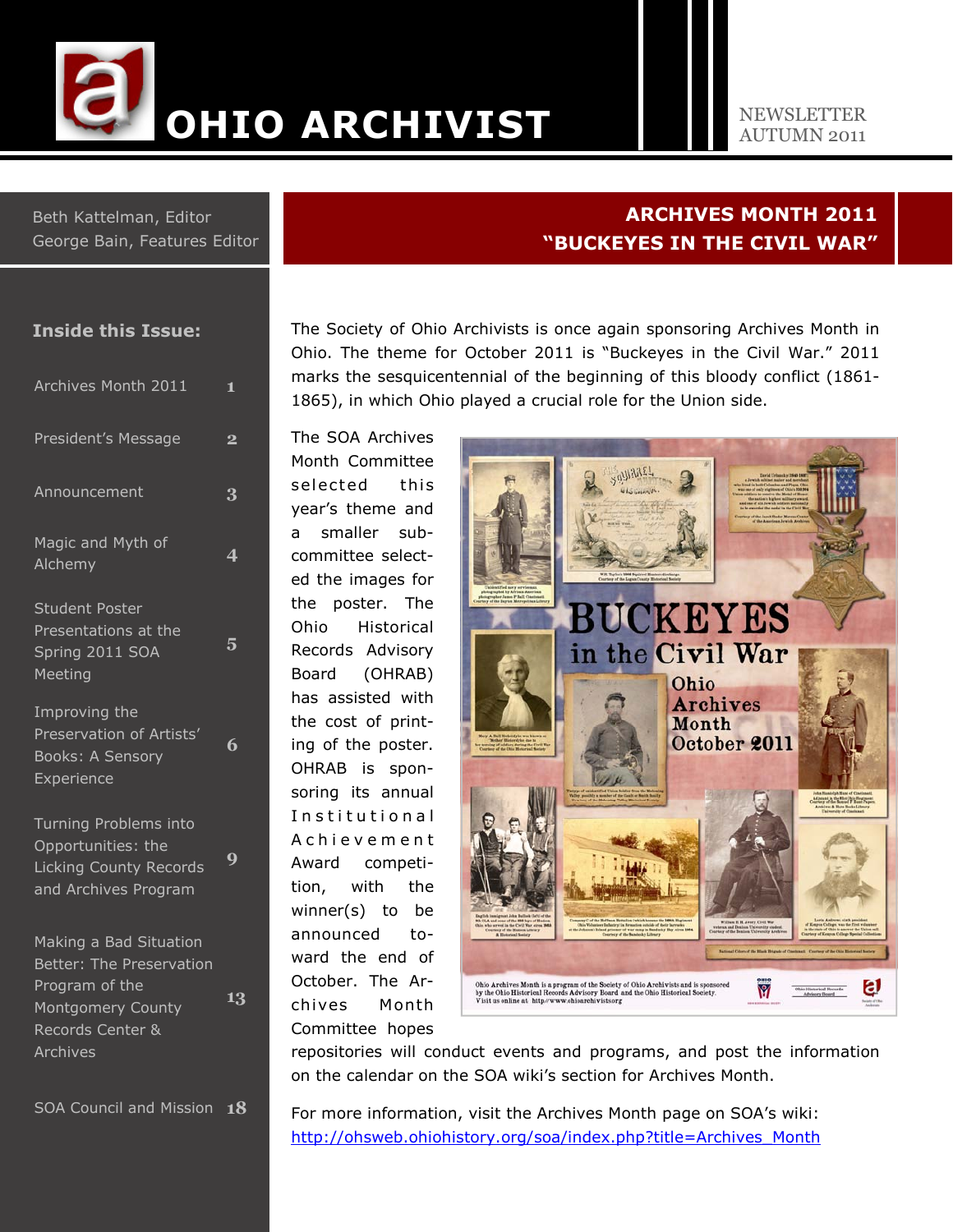# THE PRESIDENT'S MESSAGE

## Dear SOA members,

October is Archives Month and the theme this year is "Buckeyes in the Civil War." There are easy ways that we all can participate whether by simply adding on to projects you've already started about the Civil War such as creating an online guide to your Civil War collections, an exhibit, lecture or other event that you can use to celebrate archives and your own Civil War holdings. Once you have an event lined up, let SOA know about it. Go to the Archives Month page on SOA's wiki



(http://ohsweb.ohiohistory.org/soa/index.php?title=Archives\_Month) to learn more about the ways that you can participate and commemorate Ohio's contribution to the Civil War. I'd like to thank our Archives Month Committee for their stellar work on this year's poster. Look for the poster in your mailbox in the upcoming weeks.

SOA has joined with LYRASIS for our fall workshop giving us a great opportunity to meet with allied colleagues to work on our mutual problems. Staying on TRAC: Digital Preservation Implications and Solutions for Cultural Heritage Institutions will be held on September 27 and 28 at the Ohio History Center in Columbus. This workshop will give you the tools to deal with your institutions digital issues and to create a preservation planning document.

I want to thank the SOA membership for entrusting me with the presidency of our organization. It's humbling to be selected by peers you hold in high esteem. The decade or so that I've spent working with and learning from SOA and its talented membership has been incredibly valuable to me professionally. With your help I hope to continue that tradition of meaningful labor. There are ample opportunities to get involved with SOA so please contact me, a Council member or a chair of a committee if you'd like to get involved.

Thank you, Christine Schmid Engels President Society of Ohio Archivists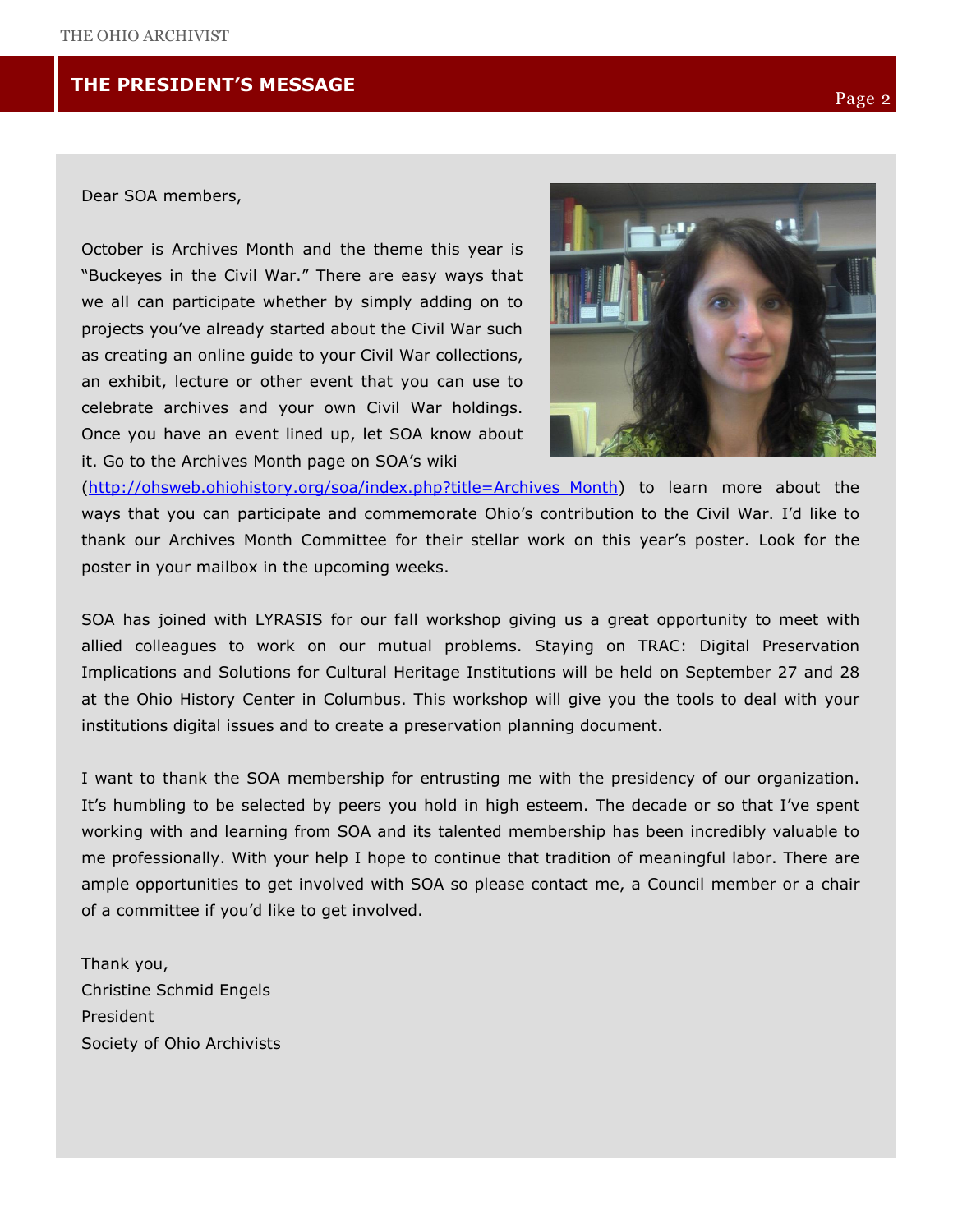

Sara Harrington Head of Arts & Archives Ohio University Libraries

Ohio University Libraries is pleased to announce that Sara Harrington has joined us in the position of Head of Arts & Archives. Dr. Harrington received her Ph.D. in Art History, her M.A. in Art History and her M.L.S.; all from Rutgers, the State University of New Jersey, and where she was most recently the Art Librarian at the New Brunswick Libraries. She received her B.A. in Art History and French from Boston College.

Dr. Harrington has extensive teaching experience, an established publication record and graduate assistant experience in special collections, and she is active in the American Library Association. In her new position, she will provide leadership and direction for the Mahn Center for Archives & Special Collections, the Harris Fine Arts Library and the Music/Dance Library. Her work will further enhance and integrate art and archival collections into the research and the curriculum at Ohio University.

## CONGRATULATIONS TO THIS YEAR'S SOA SCHOLARSHIP WINNERS!



SOA scholarship winners (l-r. LaNesha DeBardelaben and Eden Orelove)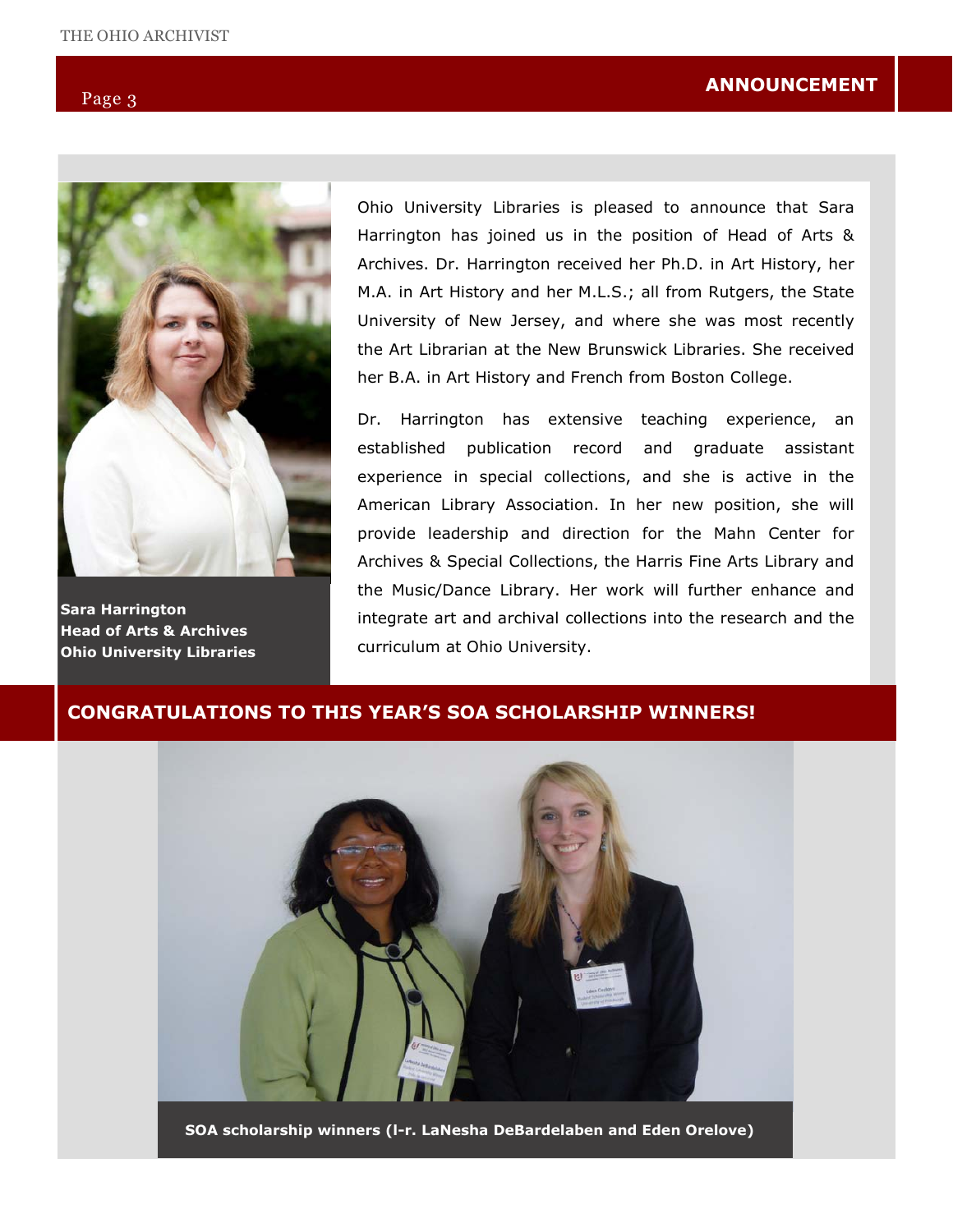#### THE COUNTY ARREST ARREST ARREST AND RECORDS MANAGEMENT AND RECORDS MANAGEMENT ASSOCIATION (CARMA) ASSOCIATION (CARMA) MAGIC AND MYTH OF ALCHEMY EXHIBIT

#### by Anna K. Heran

The Lloyd Library and Museum proudly announces a new online exhibit. The Magic and Myth of Alchemy (http://www.lloydlibrary.org/exhibits/alchemy/index.html) was created in honor of the International Year of Chemistry, an event celebrated by chemists and chemistry associations throughout 2011. While the Lloyd does not hold the most ancient treatises from Asia or the Middle East, the Lloyd holds a wealth of materials from the Early Modern and later periods, along with translations and later editions of some of the earlier volumes. A quick search in the Lloyd's online catalog yields approximately 140 titles pertaining to that topic in some fashion, dating from 1544 to 2010. The collection includes the works of Paracelsus, Maier, Glauber, Hermes Trismegistus, and that alchemist made even more famous through a mention in the Harry Potter ™ series, Nicholas Flamel.

The alchemical works have been used for a variety of reasons, from the inspiration for creating artwork to study by university students pursuing the topic academically. But, you might ask yourself, why would a primarily medicinal botany library have such a sizeable collection of alchemical volumes? First, the collection is not only eclectic, but also consists of many topics related to natural science and its history, including chemistry. Another reason for the alchemical resources relates directly back to the library's founders and their many interests. John Uri Lloyd, in particular, did a great deal of chemical research, taught chemistry, and invented his own cold still. His interest in chemistry and alchemy even extended to his fiction. The first novel John Uri Lloyd wrote, Etidorhpa, included references to alchemical themes; and, upon examining many of these resources, one can find notes written by him in the margins of

Anna K Heron (archivist@lloydlibrary.org) is the Archivist/IT Specialist at Lloyd Library and Museum

To learn more about the Lloyd Library and Museum, please visit: http://www.lloydlibrary.org

several indicating his use of these books while writing that novel.

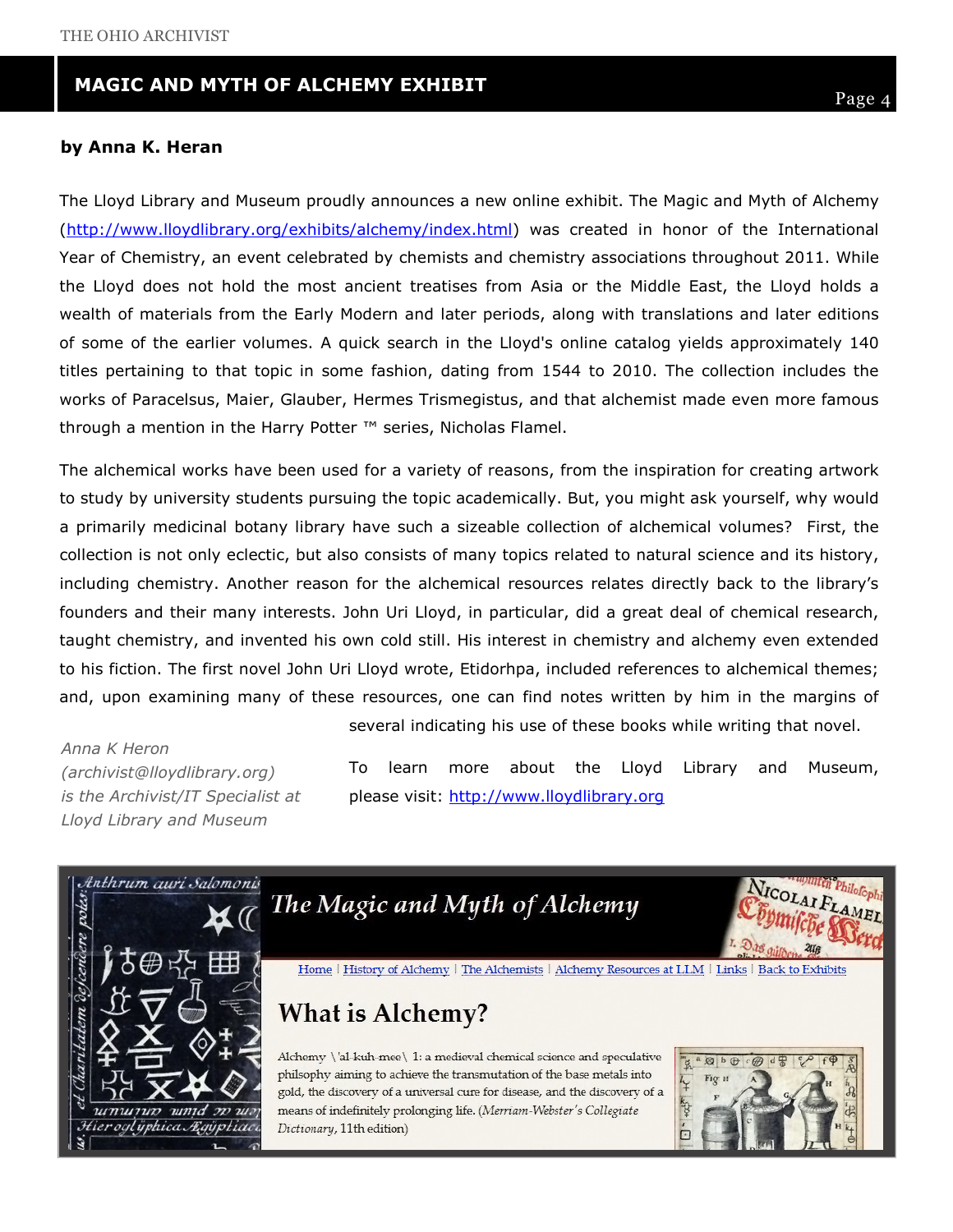## STUDENT POSTER PRESENTATIONS AT THE SPRING 2011 SOA MEETING

This year, at the SOA annual meeting, three students shared their posters during a special session. Liz Haeuptle, graduate student with the Wright State

Univ. Public History MA Program, presented "Capstone Project : Mound Science

and Energy Museum." Liz was part of a group of graduate students who teamed up with the Mound Science and Energy Museum in Miamisburg, Ohio to relocate the collection and organize the Museum. Liz discussed the steps taken to affect

the move, create a Collection Policy, and design a new floor plan as well as permanent exhibits. She also described efforts to establish an ongoing collaboration between the Museum and WSU's Public History program. Liz's enthusiasm to be involved in the preservation of a previously shrouded part of the nuclear age history was apparent.

Noel Rihm, graduate student with the Wright State Univ. Public History MA Program, presented on Wright State University's Public History Outreach Program "Teach to Outreach." Noel discussed the efforts to reach out to local schools and students. She explained how they documents and making students aware of such resource early in life would hopefully in turn lead to sustainability of public history programs.

Eden Orelove, MLIS candidate

with the University of Pittsburgh, presented "Improving the Preservation and Cataloging of the Artists' Book Collection at Carnegie Mellon University Special Collections." Eden explained her work with a collection of over 500 books. The collection

represents a crossroads between art and books that provides a heightened sensory experience. She enthusiastically described her work with the books and their unique preservation challenges. She also explained how she worked with the existing staff to make sure she was creating a usable product. It was very important to her that the work continue, and to help ensure this she was looking into some grants to provide funding.



demonstrated to students the importance of primary sources, where and how to locate such sources, their proper care and management, and the significance of local historical collections. She also discussed the challenges of tailoring the program to different age groups. They visited a Middle School and an Elementary School. Noel ended by explaining how the focus of the program was sustainability – by ad v ocating for primary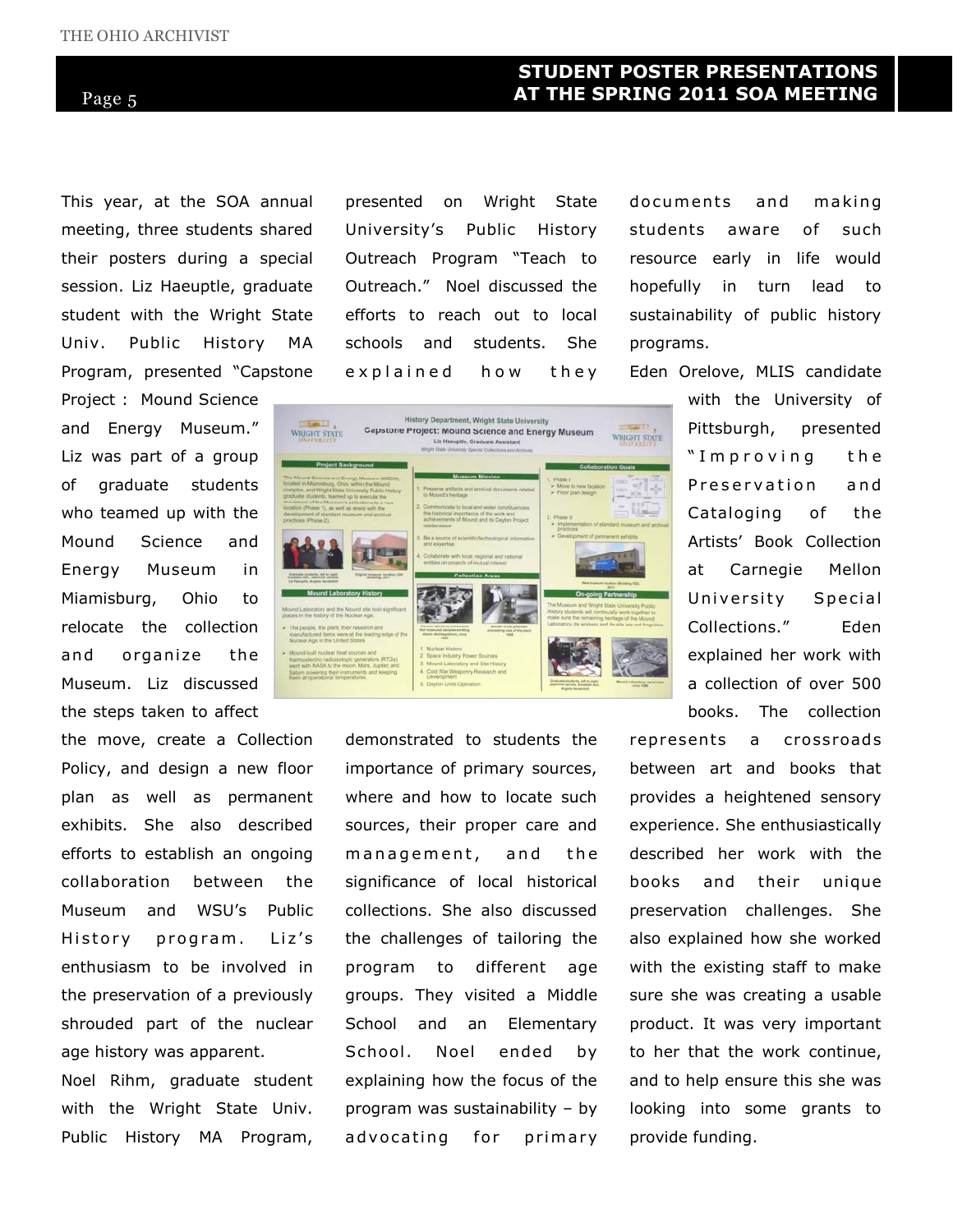## IMPROVING THE PRESERVATION OF ARTISTS' BOOKS: A SENSORY EXPERIENCE

#### by Eden Orelove, 2011 SOA Student Scholarship Recipient

Unfortunately, many archivists and librarians are not familiar with artists' books. These books have extremely diverse content and styles and present a crossroads between art and books that provides a heightened sensory experience. You don't simply read the books; you interact with them to produce your own unique experience. The senses are awakened as you touch the variety of textures and envision the artwork.

Artists' books present a variety of preservation difficulties that will be discussed throughout this article. The goal of this piece is to provide you with a solid sense of the unique preservation issues related to artists' books.

First, I would like to introduce artists' books to readers who are not familiar with them. Artists' books are difficult to define because of their sheer variety. In researching a definition of artists' books, I came across two that I think best describe them. The first, written by Stephen Bury reads:

"Artists' books are books or

book-like objects, over the final appearance of which an artist has had a high degree of control; where the book is intended as a work of art in itself." $^1$ 

This succinct definition clearly points to one of the most important aspects of artists' books – they are works of art. Artists' books are created by artists and are primarily artworks. These pieces can solely have images or include poetry or non-fiction or fiction writings.

Another definition of artists' books, by Dick Higgins is a little more elaborate:

…"a book done for its own sake and not for the information it contains. That is: it doesn't contain a lot of works, like a book of poems. It is a work. Its design and format reflect its content – they intermerge, interpenetrate. It might be any art: an artist's book could be music, photography, graphics, intermedial literature. The experience of reading it, viewing it, framing it  $-$  that is what the artist stresses in making it."<sup>2</sup>

Higgins emphasizes that the experience an artists' book provides is its most important element.

Now that you are acquainted with artists' books, I will discuss the preservation issues specifically associated with them. For one, many are composed of mixed media elements. For example, materials such as beads or ribbons may be attached to them which make impressions in adjacent books and cause significant damage. I have seen artists' books that are composed of handmade paper, metal and even coffee filters! Imagine a book with a cardboard cover that has beads hanging from it and includes handmade paper pages with pressed flowers inside. This presents a preservation nightmare! The materials de-compose at different rates and have different preservation needs. Of course, these books should not be dismantled; archivists and librarians need to work to provide the most suitable environment possible.

Complex book structures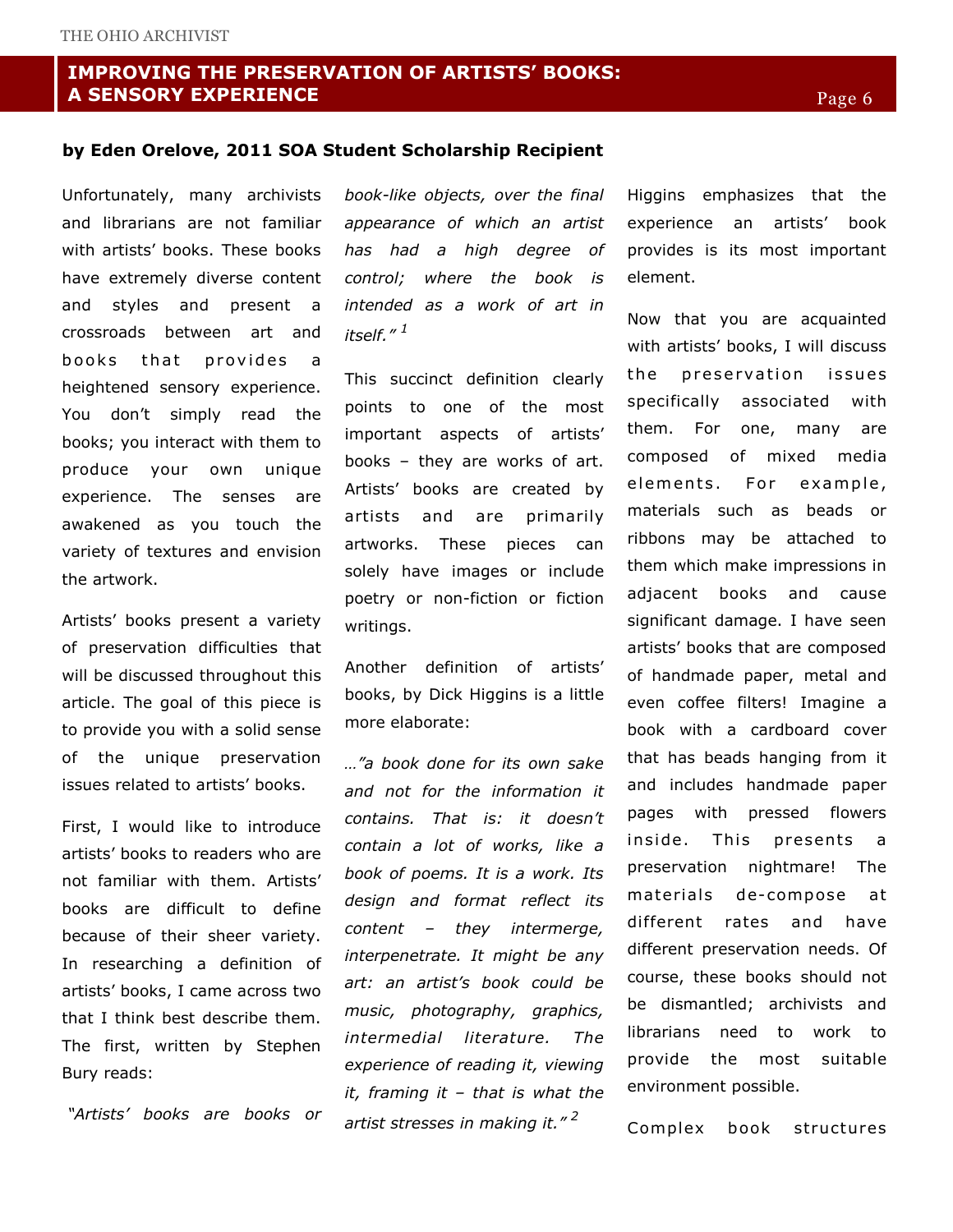# IMPROVING THE PRESERVATION OF ARTISTS' BOOKS: A SENSORY EXPERIENCE

present another dilemma. Accordion, flip, Jacob's ladder, tunnel, miniature and pop-up books, sound works and book sculptures are examples of complicated constructions. Because of these complex structures, it can be difficult to create proper housing. These books ideally should have individually crafted boxes. Of course, this requires a lot of time, resources and skill.

Another difficulty is presented by the variety of sizes and shapes of these books. They range from tiny matchbook sized books to hefty book sculptures. To accommodate these sizes, it is useful to arrange artists' books by size, for example miniature, stacks and oversized. This layout assures that the books will be located near similarly sized books, and smaller books will not be crushed by larger ones.

Additionally, artists' books collections often have to withstand the pressure of extremely high usage. Librarians tend to instruct and create exhibits with the books. The books can provide a unique



hands-on experience that improve literacy and provide exposure to art. Unfortunately high usage creates wear and tear on the books, making preservation an even more crucial need for these collections.

Finally, an interesting issue peculiar to the artists' book format arises because people commonly remember the physical attributes of the book, and seek to locate the books by those features. While working as an Information Assistant I often got requests like, "I saw an artists' book last week that was red and had beads on it. Do you know which one I mean?" And, it is not just students who

identify the books in this way – archivists and librarians often recognize artists' books by their visual features. Constructing individual boxes for these books creates a problem because they hide the visual identifiers. To solve this dilemma I suggest placing a picture of the artists' book on the outside of every box to help identify their physical attributes without removing the book from the box.

I found useful information about preservation of artists' books on the Book Arts Web and from my introductory MLIS class on Preservation. It is also helpful to read the websites of universities

Continued on the next page

#### Page 7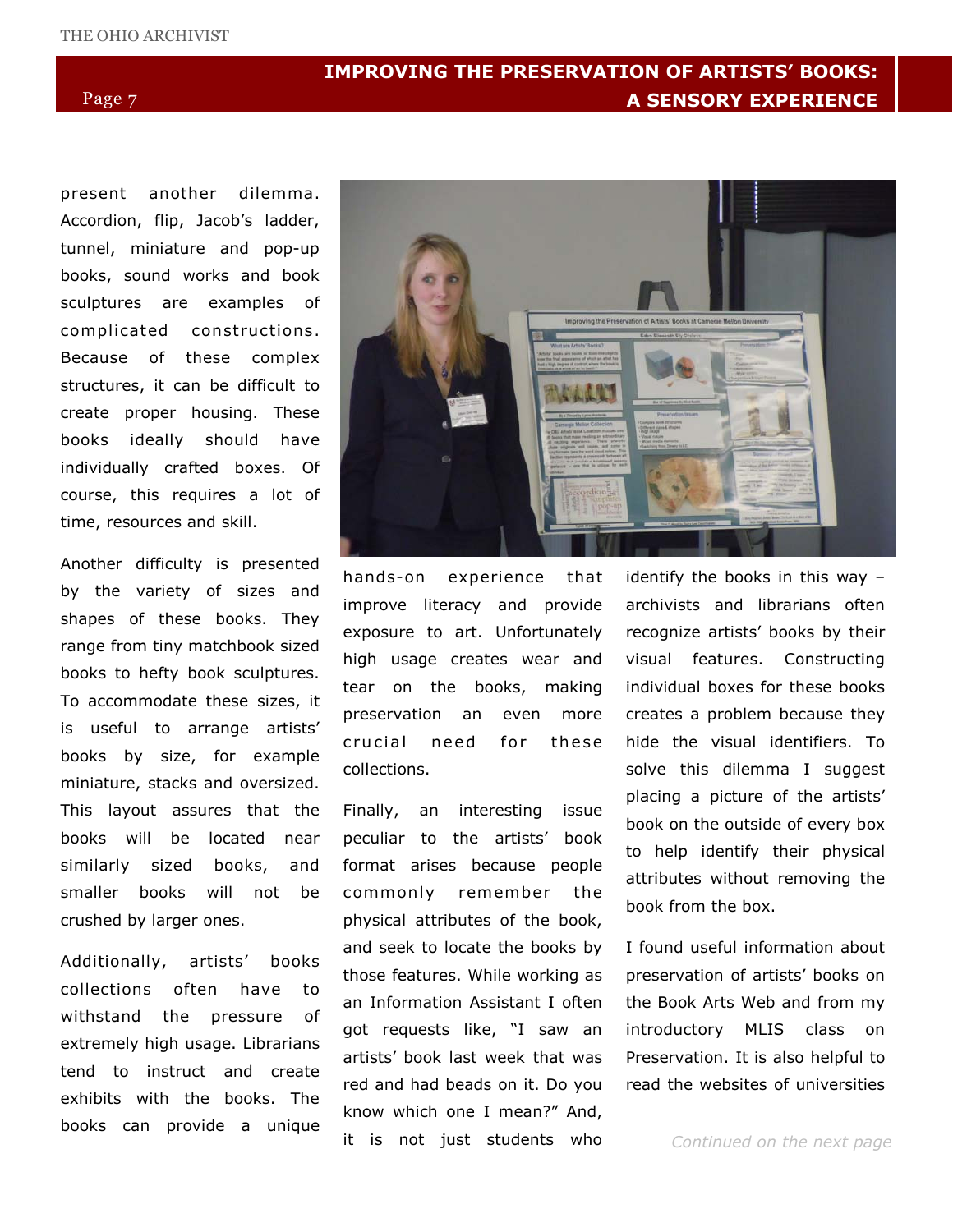# IMPROVING THE PRESERVATION OF ARTISTS' BOOKS: A SENSORY EXPERIENCE, CONTINUED

and museums that hold significant artists' books collections, including the Museum of Women in the Arts, the School of the Art Institute of Chicago and Carnegie Mellon University. The most useful preservation strategy I found is to create enclosures for some of the more highly used and delicate books.

Constructing custom-made boxes and re-housing appropriate books in pam binders is another helpful, but resource-consuming task. Phase boxes can provide a basic level of support for the books, but it is preferable to create clamshell boxes, or other more permanent and supportive boxes. An inexpensive option is to place suitable artists' books in mylar covers. This preservation strategy is particularly useful for artists' books because mylar is translucent and so does not obstruct the visual appearance of the books. Another crucial consideration in preservation is always the effectiveness of the

temperature and light control. Proper shelving should also be installed because it provides better display space as well as much needed support for the bigger books.

Another step worthy of consideration is writing a grant to help procure funding for salaries and materials. Grant funds can enable institutions that lack the knowledge or resources to make boxes to hire professionals with a greater knowledge of conservation techniques. I recommend having the conservator/preservation consultant train the staff to make these much-needed constructions. This way the boxes can be created in-house, which cuts down on costs. Additionally, the box-making craft can be passed on to future generations of workers.

Finally, advocating for artists' books collections is imperative. Writing articles, such as this one, presenting at conferences, exhibiting these collections or even just teaching patrons,

other information professionals and the public about artists' books will make a difference. As mentioned at the beginning of this article, many archivists and librarians are not familiar with this fascinating book format. I have found that artists' books peak people's interests and inevitably lead to a lengthy conversation about the importance of book arts.

We all know that in these economically difficult times preservation often gets put at the bottom of our to-do lists. My hope is that you will now give preservation a higher priority. If you muster the resources to do even a small amount of preservation work, this can make a significant difference.

#### Notes:

- 1. Stephen Bury, Artists' Books: Artists' Books: The Book as a Work of Art, 1963-1995 (Aldershot: Scholar Press, 1995), 1.
- 2. Dick Higgins, "A Preface," in Artists' Books: A Critical Anthology and Sourcebook, ed. Joan Lyons (Rochester: Visual Studies Workshop Press, 1985), 11.

Eden Orelove recently earned her MLIS, with a specialization in Archives, Preservation and Records Management from the University of Pittsburgh. While attending graduate school she worked with the artists' books collection at Carnegie Mellon University. She presented on preservation strategies of artists' books at the 2011 Annual Society of Ohio Archivists Meeting.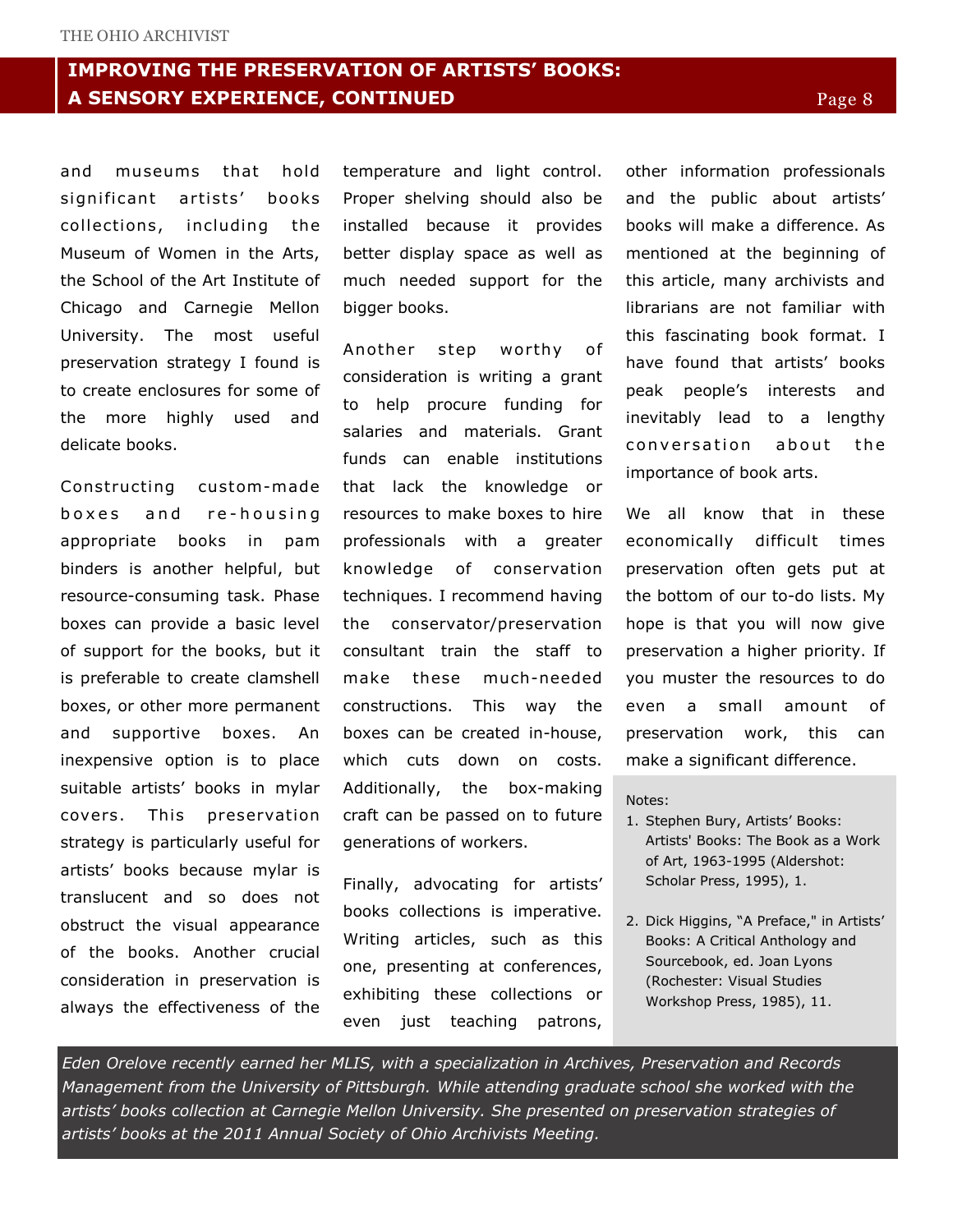# TURNING PROBLEMS INTO OPPORTUNITIES: THE LICKING COUNTY RECORDS AND ARCHIVES PROGRAM

# Page 9

#### by Katy Klettlinger

The Ohio Public Records Law, better known as the "Sunshine" Laws, was revamped in 2007 with statutes detailing new procedures for local governments to provide public records access. As a result, many local governments across the state took a more active role in practicing effective records management in an effort to embrace open government. This prompted Licking County Government to take a significant risk. They hired a county records manager during an economic recession and entrusted one person to build a program from scratch with minimal funding.



salvage efforts began in 2009.

Before being hired in 2008, the county had no records management or archival practices in place. Departments were out of space to store records, no central location was available for customer research, and historical records were piled in vacant buildings, attics, and basements.

When listing priorities for where to begin, it was imperative to balance immediate records needs with what county residents considered was important. Since the program was under the authority of the Board of County Commissioners, who are a body of three elected officials, pleasing the public is a top priority. Promoting our elected officials in a positive light was identified as a strategy to gain additional funding and support for future records initiatives.

For many years, local residents had been advocating for historical records to be safely removed from the county's courthouse attic. Thousands of cubic feet of records stored in the area for over a hundred years were deteriorating from drastic changes in Records located in the attic before temperature and relative humid- the ground button is pushed. ity, mold, dust, and remnants of

insects and vermin. This was identified as the top archival priority and was used as the trigger to build the records program.

After the creation of a comprehensive salvage plan to identify records of historical value and employees from the County Recorder and Clerk of Courts Offices were trained on salvage procedures and safety guidelines, the local newspaper, The Newark Advocate, covered the attic salvage as its feature article on Saturday, December 13, 2008. When advocating for our program, we have learned that highlighting the problems we plan to fix brings the media to our door. The first lines of the article read:

It could be mistaken for the scene of a bad Halloween movie. Creaky doors leading to empty rooms with plastic covering a floor that might or might not exist, bats, a couch where someone long ago was murdered, mice, lonely exposed light bulbs dimly lit and an elevator that moans upward when

Continued on the next page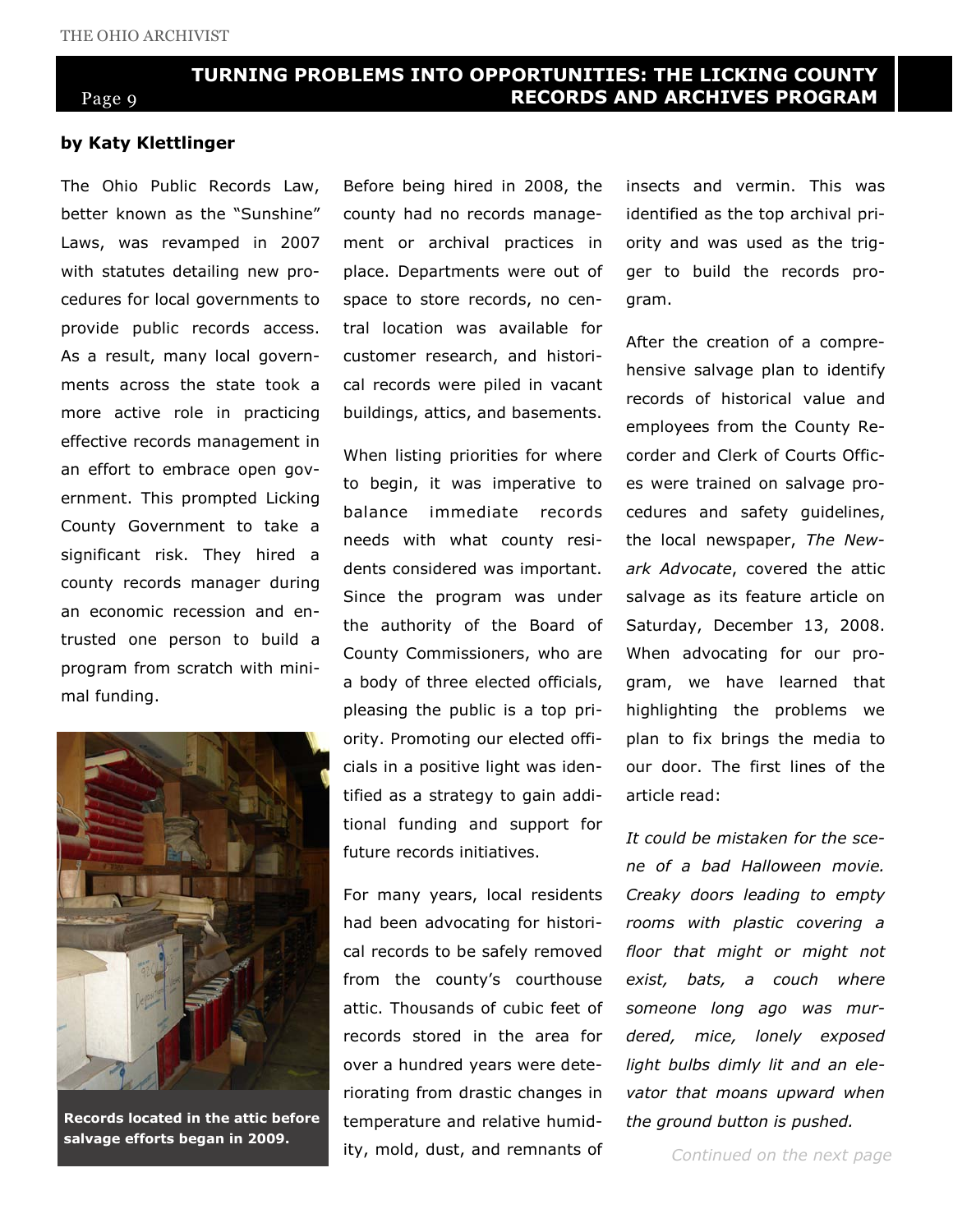# TURNING PROBLEMS INTO OPPORTUNITIES: THE LICKING COUNTY **RECORDS AND ARCHIVES PROGRAM Page 10** Page 10

The comments on the newspaper's online edition were abundant and brought the program's importance to the attention of the voters.

This and other news articles covering records salvage efforts have brought forth local residents, who have shown interest in the project allowing for us to create a volunteer program. Today, volunteers perform basic preservation, indexing, and other tasks as needed. They also advocate on our behalf. Volunteers have shared their experiences with us at community meetings, given presentations to the public about our holdings, and contacted our County Commissioners praising our efforts. Working with volunteers has been mutually beneficial. They have gained a unique experience in helping to preserve our county's past, while we have received man-hours to complete archival projects.

By spring 2009, seven hundred cubic feet of records from the attic were identified as historical and efforts were begun to create a facility with environmental controls for them to be housed. It was decided to create a three thousand cubic foot facility to only house salvaged records instead of constructing a building to house all department records. This decision was primarily made due to budget constraints. Despite this,

the need for additional staffing was evident and two employees were transferred from the County Recorder's Office. This provided the opportunity for our program to fully implement records management practices for all county departments. On May 13, 2009, staff members moved into the transitional archival facility as a county department.

With a staff of three, efforts were discussed to identify records management needs and create solutions to address them. To accomplish this, interviews were conducted with county employees who maintain records of their respective offices. It was discovered that the employees, known here as records keepers, had no venues for



Clerk of Courts staff members during the project's first day.

consultation or training for how to perform daily records management tasks. Also, the volume of active paper records in offices had maximized available space and most departments, particularly those of elected officials, wanted to implement technology for improved public access to records.

The interviews were used as a tool for creating goals to form centralized services and become indispensable to the county, but also to teach records keepers how to maintain their records. To aid county offices directly, Records Keepers' Roundtable (RKR) was created for county records keepers to gain training, share ideas, and express their needs in January 2010. The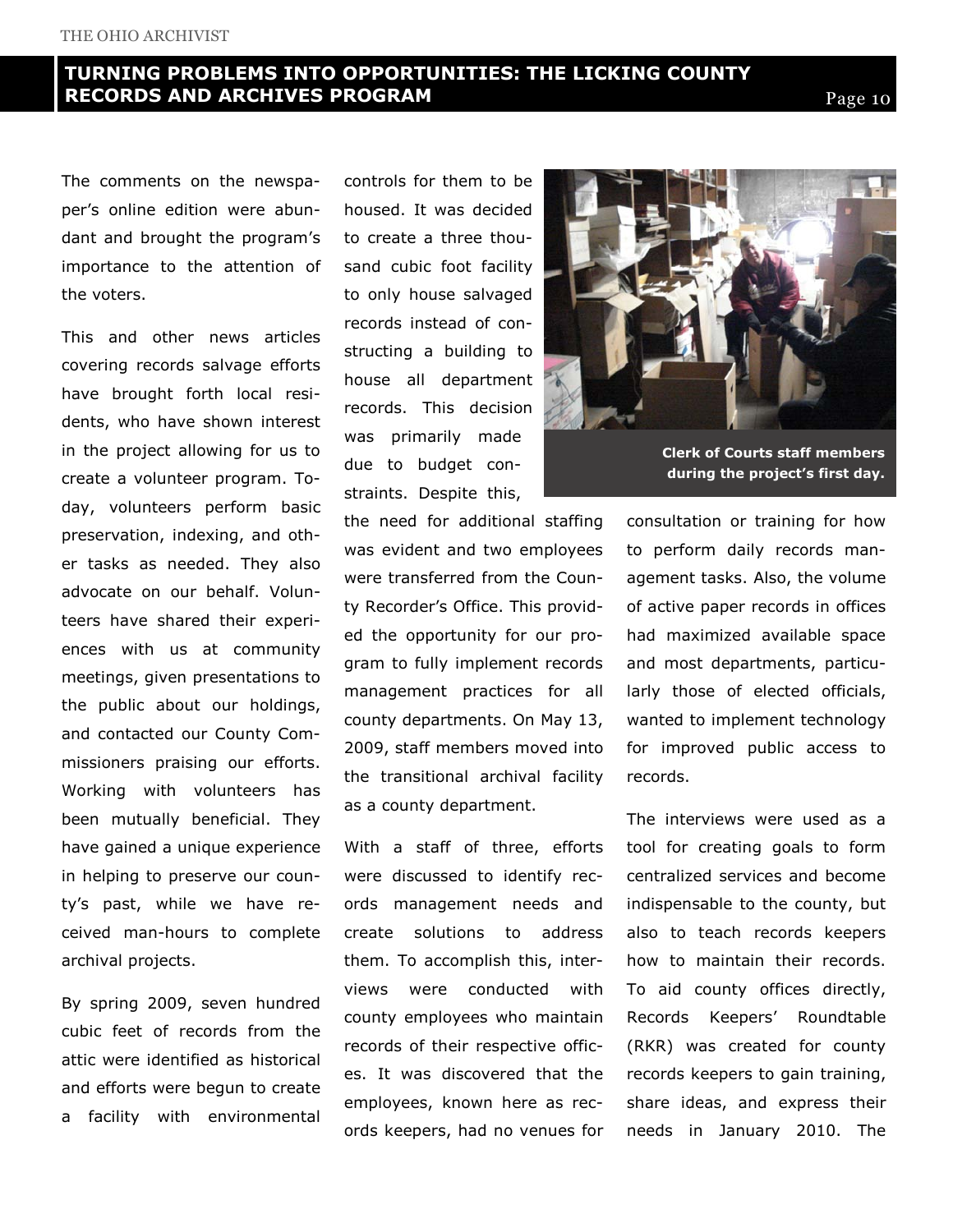# TURNING PROBLEMS INTO OPPORTUNITIES: THE LICKING COUNTY Page 11 RECORDS AND ARCHIVES PROGRAM

County Archivists and Records Managers Association (CARMA) who have held bi-annual meetings using informal, informative organizational structure since 2001 inspired this concept. RKR meets twice per year with thirtyfive members representing seventeen different departments. Past trainings have covered implementing records management into offices and how to properly respond to public records requests. RKR has increased records retention submissions by 416% in one year and twelve offices have implemented records management practices to improve their services and efficiency, saving money in staff time, equipment, and supplies.

Since it's first meeting, RKR has advocated for a countywide records disposal program by assisting our department in efforts to collect funding for an industrial shredder. To cut down costs workers, under the direction of the municipal court's adult probation program, shred records to fulfill service hours. The cost to run the program is less than outsourcing to a vendor, and it is projected the program's savings will pay for the industrial shredder by mid-2012. Today, our department provides this service free of charge, which not only ensures records are legally destroyed, but has been used as a bargaining tool to convince department's to practice records management in their offices.



The department's current transitional facility.

Another goal to secure the program's presence with county officials and employees was the creation of an imaging and microfilming program. Many business models propose that to become sustainable an institution should choose one service to perform best and use it to advertise other services. Our department wanted to show the county that records management is not only about pulling records out of dusty attics, but that integrating paper records with technology would increase access, save money, and improve public services. Also, as a new department we knew it was imperative to embrace technology to survive.

One of the department's staff members had a background in records scanning and spearheaded the program. Training was received from consultant, David Cooney, who recently retired from the Imaging Program at the Montgomery County Records and Archives. David had experience starting an imaging program using hybrid microfilm practices and equipment. Training started in late 2009 and the program officially started in May 2010. During the training phase, a large project of historical records from the county's Water and Wastewater Department was used to exhibit the quality of work the program could create, which led to commitments from many departments who offered to pay for our services. A pay scale is used that allows us

Continued on the next page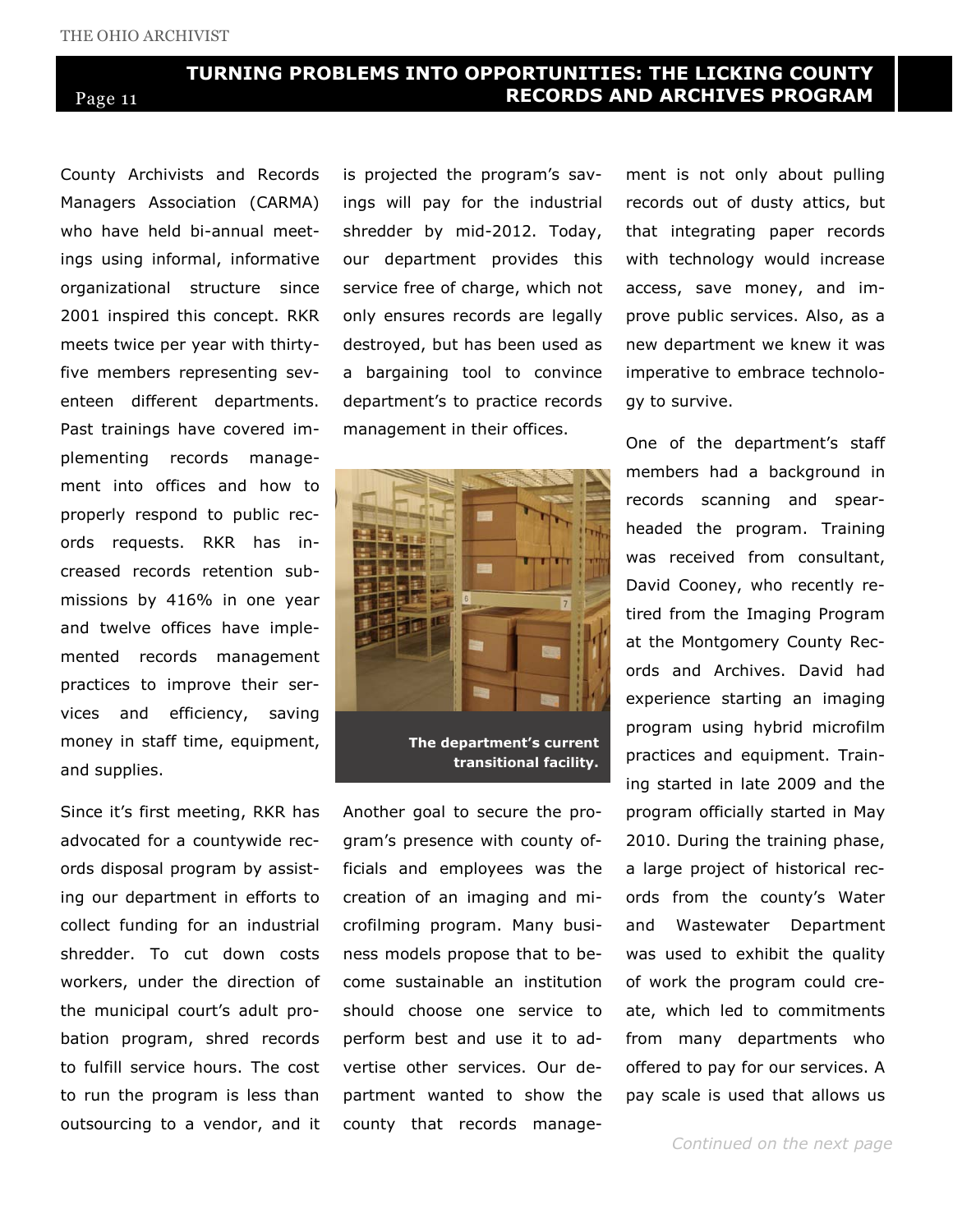# TURNING PROBLEMS INTO OPPORTUNITIES: THE LICKING COUNTY RECORDS AND ARCHIVES PROGRAM

to charge less than outsourcing to departments whose budget is not within our fund. This has secured our importance during budget reductions because a department that brings money back to the county is considered valuable. Also, putting money back into the county hands that departments would normally charge for with a vendor makes more sense. To date, it has secured the program's survival and allows for us to place records on microfilm as a safeguard against records that could potentially be lost during a disaster.

In addition to charging for services, the program has received imaging equipment instead. In early 2011, the department acquired a book scanner to extend its services and is currently in discussion to have the entire program's equipment maintenance costs covered for the next three to four years by another department.

Today, scanned records have improved staff access, freed up paper records storage space,

and will be placed online for public view. The program is considered successful because it has attracted the support of many county offices allowing for the department to receive support for additional needs such as archival preservation.

While much has been accomplished over the past three years, some critical pieces are still needed to administer a true records and archives program for Licking County Government. Discussions have started to locate and renovate an existing county owned building for the departments to house records from all county departments. The department's transitional building is filled to capacity and housing all historical records in one location is needed to administer full-scale archival services. A potential site has been identified and is expected to be available sometime in 2012. Despite the clear need for this facility, 2012 is also an election year for a vast majority of our officials. It will be a challenge to keep discussions going forward during

Katy Klettlinger is the head of the Records and Archives Department for Licking County Government

this busy time.

The management of electronic records in the county is still in its infancy. While individual offices have created their own inhouse strategies for managing electronic records, the county needs one universal electronic records content management system (ECM). This year, a county office purchased the base pieces to create an ECM program. Our department and the Information Technology Department are working together to try to bring departments on board.

Overall, the money we have saved by implementing effective records management practices has helped us gain support in preserving our archival materials. As much as we prefer the scholarly pursuits of our jobs as archivists, building our department with a business-oriented mindset by embracing records management has cemented our existence and future growth during an economic recession. We look forward to the challenging years ahead and will continue to advocate for the ultimate preservation of Licking County's historical records.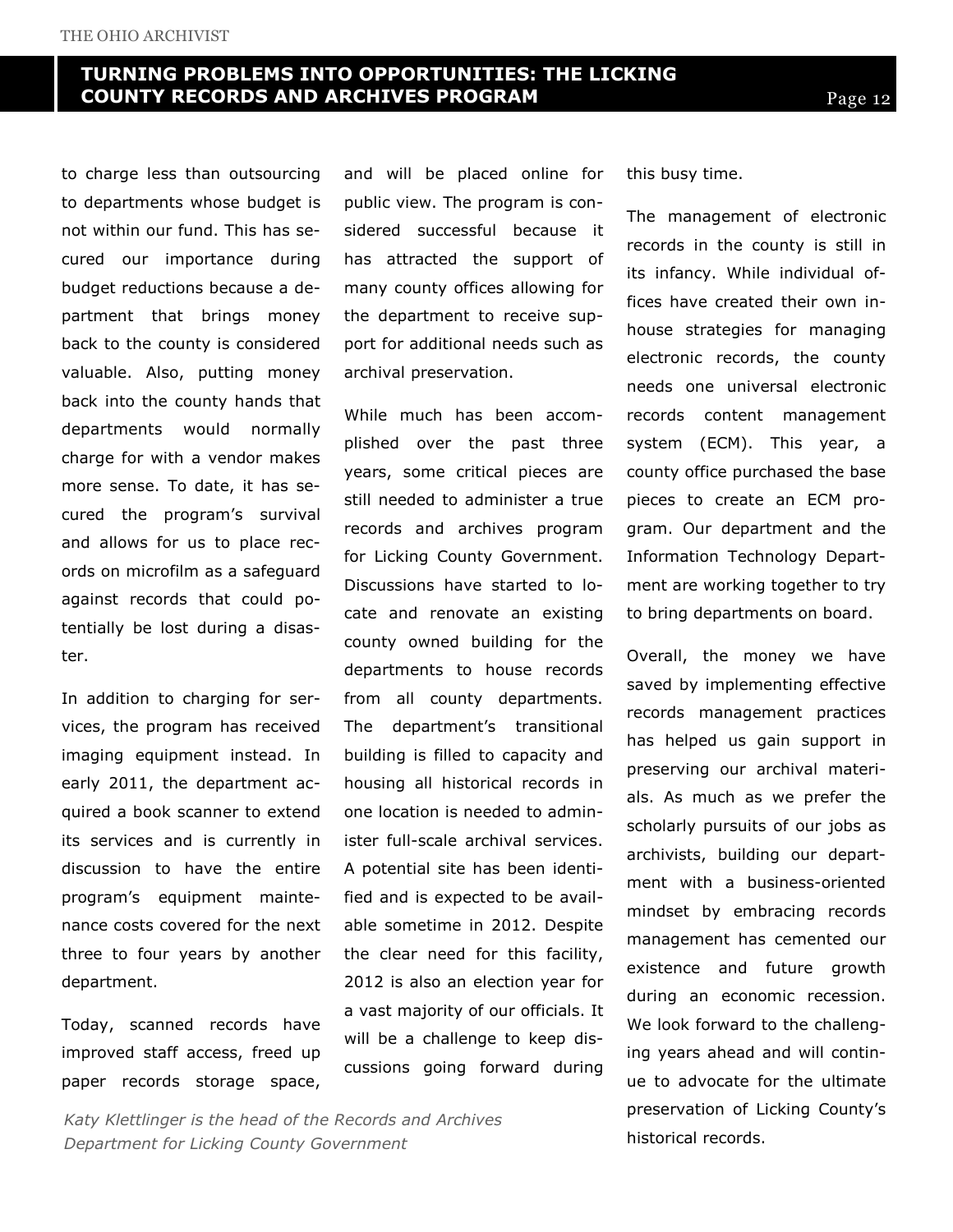# MAKING A BAD SITUATION BETTER: THE PRESERVATION PROGRAM OF THE Page 13 MONTGOMERY COUNTY RECORDS CENTER & ARCHIVES

#### by Tina Ratcliffe

In 2006, the Montgomery County Records Center & Archives in Dayton, Ohio, faced a significant challenge. Because of neglect, the effects of past natural disasters and inappropriate storage conditions, the historical records of Montgomery County were falling apart. Overuse and misuse by the public had resulted in the spines of historic books cracking and their pages becoming loose or missing. Books that had survived the 1913 Flood of Dayton had never been cleaned or conserved and were now filled with black mold.

Far worse, mold had settled onto the cloth covers of a majority of the books in the Records Center. The mold had taken over not just a few books but thousands of ledger-sized books on three different floors. The mold had advanced so far as to form a green, slimy layer on some of the covers. One floor was off-limits to employees because of their allergic reactions to the mold. The situation was overwhelming.

The Records Center staff faced

a choice. They could ignore the situation--literally close the doors and walk away- and allow it to become someone else's problem in the future, or they could face the problem and begin to find answers to a seem-

ingly impossible situation. Because of the county's legal obligation to maintain its permanent records, including court records and property records dating back to 1803, it was decided that the Records Center must confront the problem. The records were important not only to the continuity of the county's operation but also to the history of Montgomery County. Members of the public still used the records daily to answer questions about their family history or to settle property issues. To allow these records to become inaccessible to the public would have violated one of the basic functions of government: free access to public



Montgomery County moldy books

records. The Records Center had to act.

#### Description of the Program

In January 2007, the Montgomery County Records Commission, in response to these problems, created the Preservation Center within the Records Center & Archives and promoted a member of the Records Center staff to supervise the preservation program. The first objective of the program was to find a way to save the historic records of Montgomery County. The program needed to decide which records must be kept and what was needed to protect them. Also, the program need-

Continued on the next page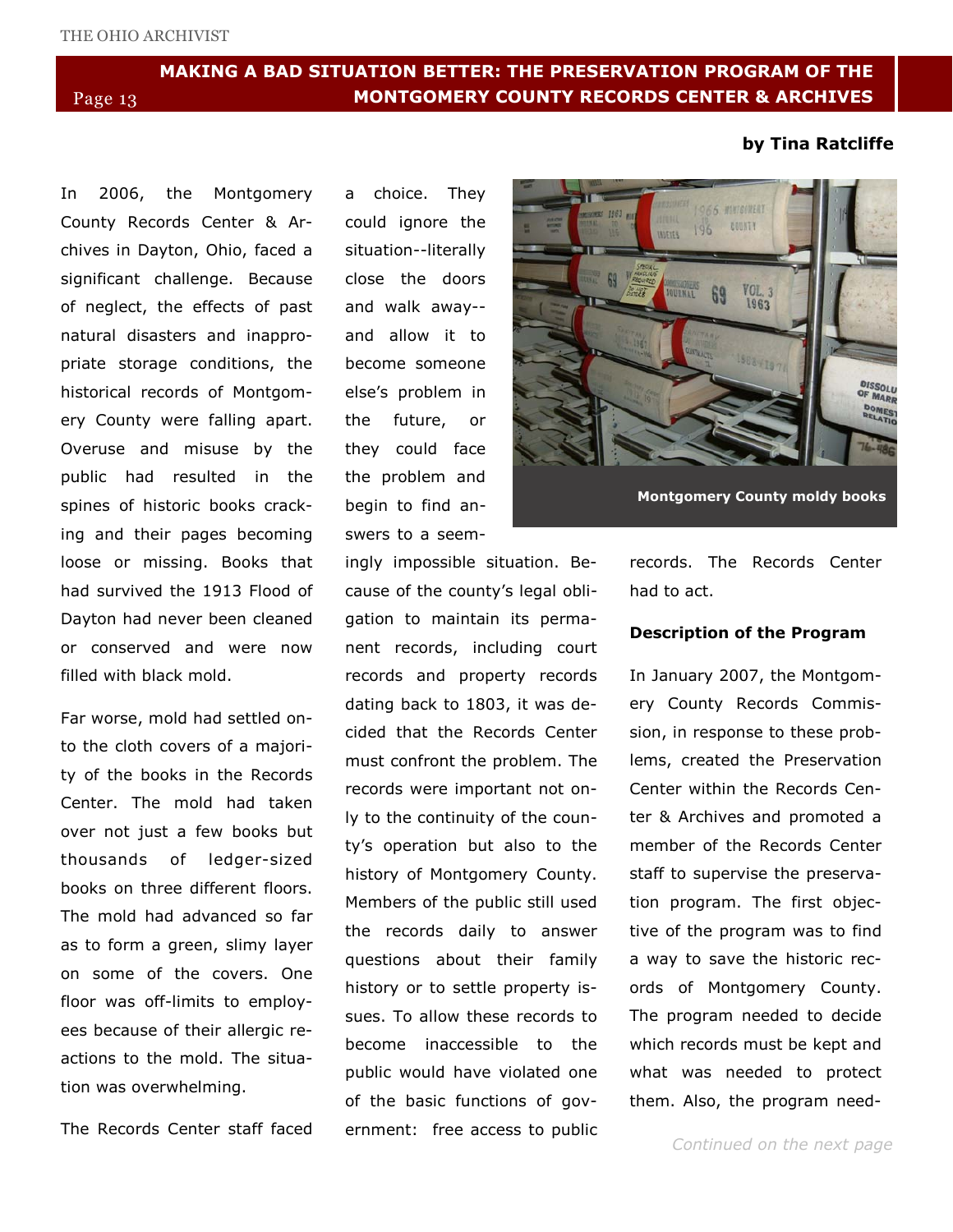ed to identify the causes of the problem and prevent it from recurring in the future.

Just prior to the creation of the Preservation Center, the county had treated the mold problem as a disaster recovery effort. Under the direction of the Montgomery County Records Commission and the Public Works Department, the county had contracted with a local company to remove active mold from any books. A new monitoring system was inprovide a solution. There were still thousands of books that showed the effects of mold. And the oldest records showed signs of neglect. Being in the Records Center was like standing in the middle of a town after a tornado had blown through. The immediate cause of the problem was gone, but the results remained.

 After doing a broad survey of the condition of the books in the Records Center during the winter of 2007, the Preserva-

> tion Supervisor decided she needed guidelines to give the program focus and direction. The resulting Preservation Policy emphasized controlling the en vir on mental conditions in the Records Center,



stalled on the HVAC system to moderate the environment of a building that was hot and humid in the summer. But while these efforts reduced the mold problems, they did nothing to

finding low-cost methods to preserve and protect historic records and, finally, identifying criteria to undertake the more expensive conservation of records.

As directed by the policy, the Preservation Center began daily monitoring of the environmental conditions within the building. The building that houses the Records Center, the Reibold Building, was first built in 1896. The Records Center occupies the 6th through 9th floors of the building. Despite adjustments made to the HVAC system in 2006, the building was still humid in the summer and dry in the winter. There was very little climate control. As a result, mold was still able to grow in the summer. The daily monitoring of the temperature and relative humidity in the building allowed the preservation staff to see when the heat and humidity changed over time and to predict where trouble could begin. In areas where excessive heat and humidity were found, fans and dehumidifiers were placed to deter the growth of mold.

In the course of the environmental monitoring, the Preservation Center uncovered a new problem: vinegar syndrome. A majority of the permanent records of the county had been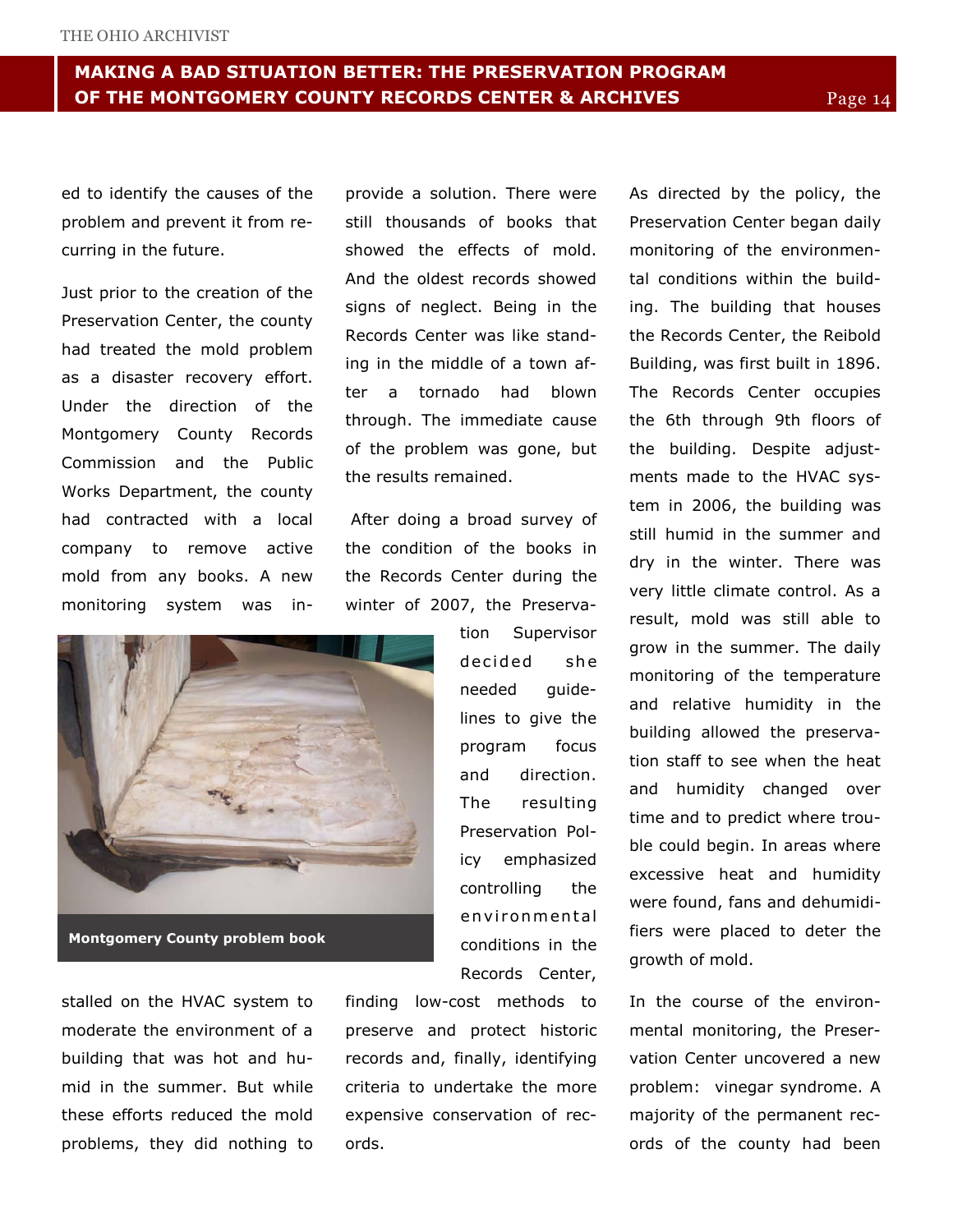# MAKING A BAD SITUATION BETTER: THE PRESERVATION PROGRAM Page 15 **OF THE MONTGOMERY COUNTY RECORDS CENTER & ARCHIVES**

microfilmed. The master microfilm was kept in a room called the Vault. The environmental monitoring found that the Vault was much too warm and humid. As a result, not on-

ly was mold growing on the walls but some of the older film was beginning to degrade and liquefy. (This process is known as vinegar syndrome because of the vinegar smell it produces.) The preservation staff worked with the Public Works Department to adjust the temperature and relative humidity in the Vault to levels that would prevent

vinegar syndrome and extend the life of the microfilm.

Concurrent with the environmental monitoring, the Preservation Center began a records survey to identify historic records. Each book was examined to determine whether or not a record was of permanent, historic value, whether it had been microfilmed and what condition the record was now in: excellent, good, fair or poor. Close attention was paid to records of the most value to genealogists, house historians, property abstractors and county employees, the most frequent visitors to the Records Center.



Montgomery County mold treatment

Much to the surprise of the preservation staff, the records survey quickly uncovered a major cause of the mold problem: the lax destruction policy of the Records Center. Many of the records that were infected with mold were found to be nonhistoric, non-permanent records well past their retention. As a result, the county's Records Retention and Disposal Policy was aggressively implemented. Any book past its retention was immediately destroyed. Any permanent record without historic value, such as accounting ledgers, were digitized and microfilmed in partnership with the county's Imag-

> ing Center. Once the digital images were transferred to microfilm, the records were destroyed.

> As the non-permanent records were being destroyed, preservation efforts were beginning on the historic records. Books were swept with HEPA vacuums to remove inactive mold, dust and red rot. Books that may

have been harmful to the health of researchers were removed from the public area. Cloth covers created in the 1970s and 1980s were found to be particularly susceptible to mold and were removed and discarded to be replaced by acid-free protective enclosures. Books were re-arranged on shelving to create more space around the books and prevent too many books from being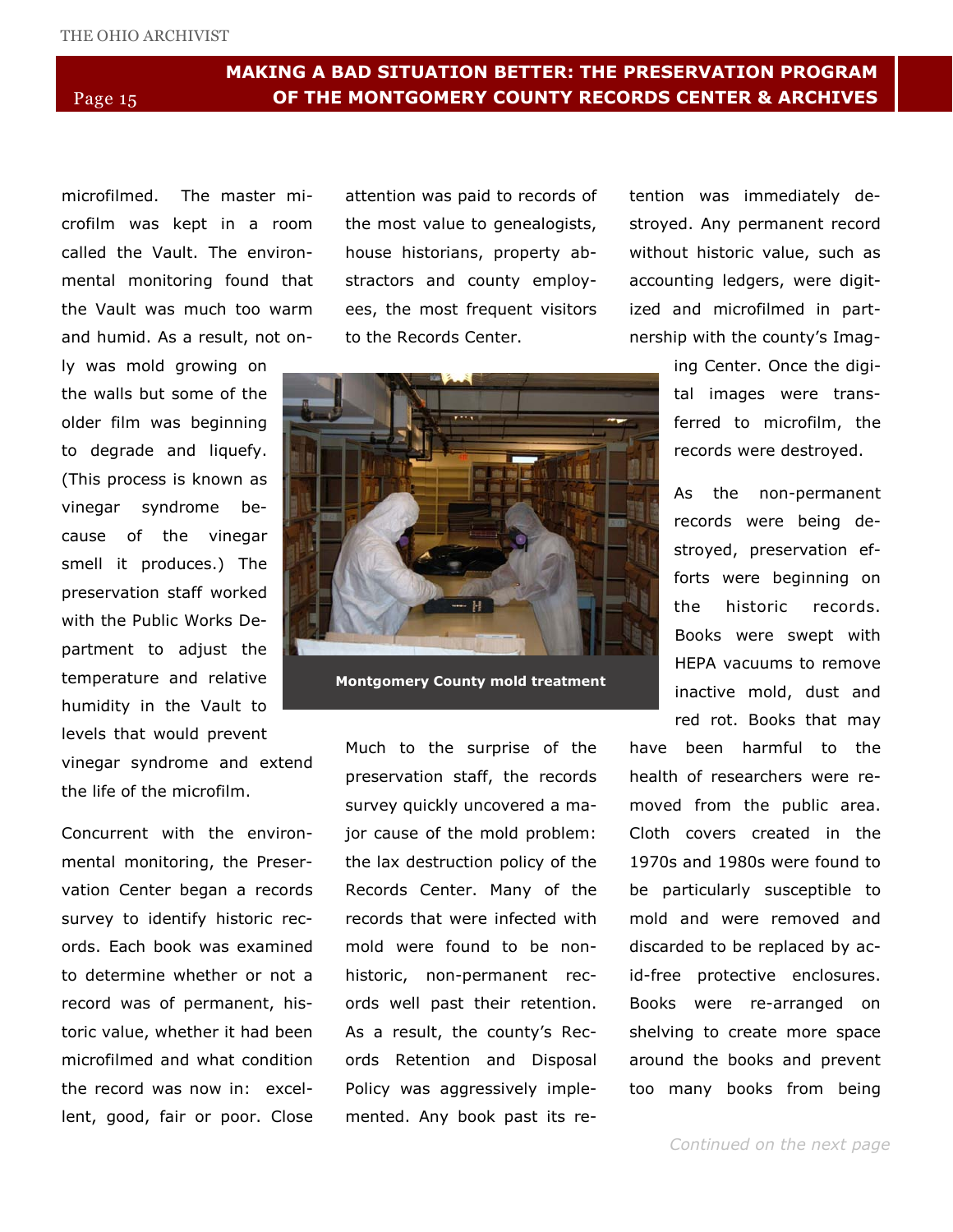# MAKING A BAD SITUATION BETTER: THE PRESERVATION PROGRAM OF THE MONTGOMERY COUNTY RECORDS CENTER & ARCHIVES Page 16



Montgomery County Tina Ratcliffe and books in office

stacked on one another. These simple, low-cost solutions eliminated conditions mold thrived in and made the records more accessible.

Using the results of the records survey and information gathered during the preservation efforts, it was possible to determine which books and records were worthy of conservation. Records were selected for conservation if they met the following criteria: high genealogical value, high historical value, poor condition and overall value and usefulness to the citizens of Montgomery County. A contract was entered into with Charles Price Paper & Book

openly accessed by the public and the information on the pages was preserved for future generations.

Conservation, Llc., in Cincinnati, Ohio, to clean, deacidify, encapsulate each individual page in Mylar and re-bind selected books. Once returned to the Records Center, the books were safe to be

In addition to finding ways to prevent mold, the Preservation Center also found ways to reduce the overuse of the records, which had resulted in pages of books having gone missing and the spines of the books being cracked. Name indexes were created for a series of birth records so that researchers would not have to go through each book page by page to find the person they were looking for. Also, a digitization project was started in cooperation with the Genealogical Society of Utah and Wright State University to digitize Probate Court records from 1850 to 1900 and to make them available through the internet.

Because of the economic downturn and staff reductions, the Preservation Center was consolidated into the operations of the Records Center & Archives in the fall of 2009. The preservation program, however, continues.

#### Results of the Program

Since the inception of the preservation program, there has been no major outbreak of mold. While there has been active mold found on individual books since 2007, the preservation policy outlined procedures that quickly eliminated the problem. As a result, the environment for employees in the Records Center has dramatically improved. There are no areas of the Records Center that are off-limits. There are fewer missed work days due to allergic complaints. The environment is much better for visitors, as well. Except for a handful books that have not yet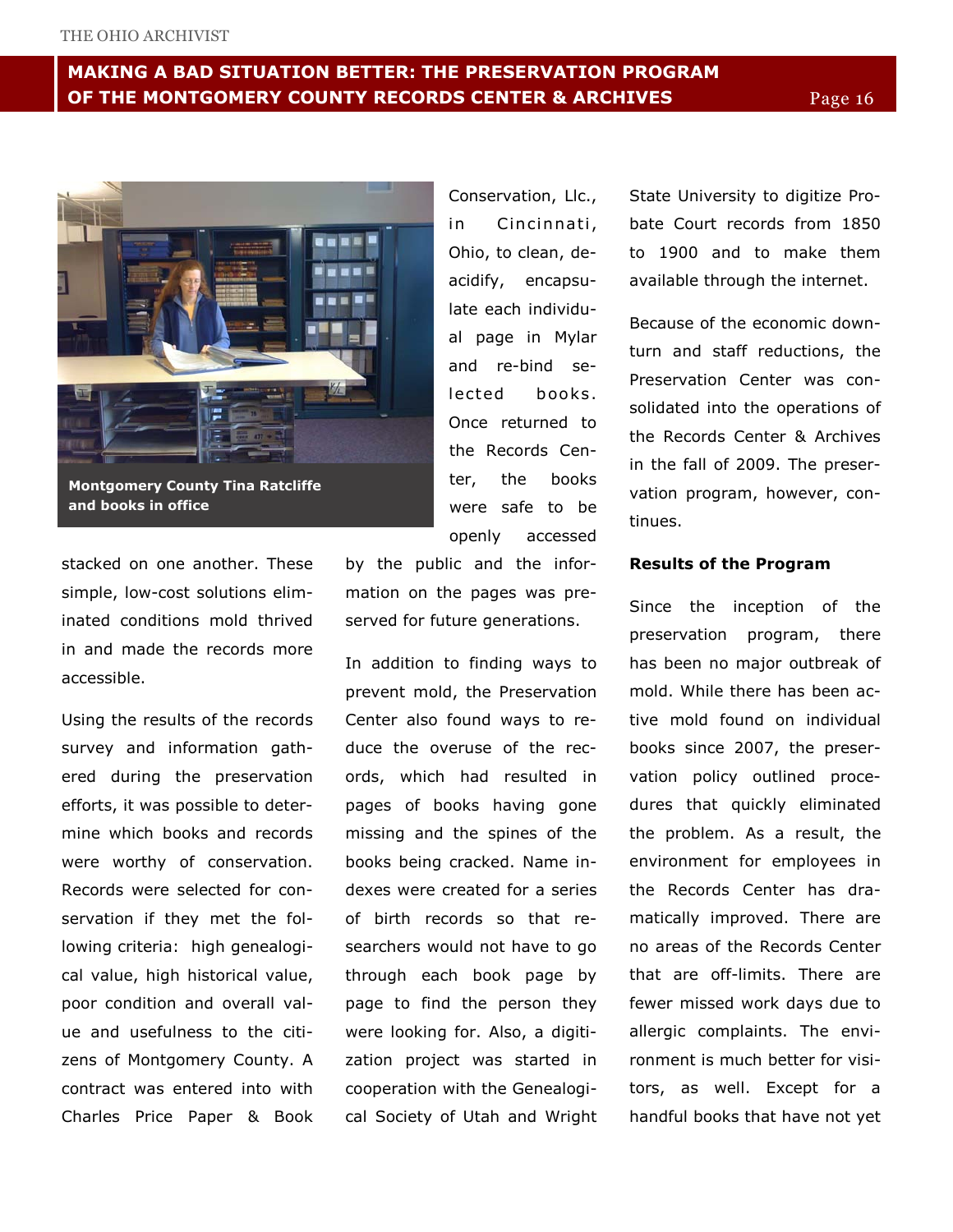been conserved, all historic books in the Records Center are accessible to the public.

The overall condition of the records has improved. Cleaning the books and their storage areas has stabilized their condition and prevented the need for costly conservation. Changes in the environmental conditions in the Reibold Building and the daily monitoring of those conditions have extended the life of the records.

The most important historic records of Montgomery County have been conserved. Fifty-six books have been conserved by Charles Price. These books include the "first records" of Montgomery County, those from 1803 to 1820. All the birth and death records have been conserved as well as the Board of County Commissioners journals through 1863. Prior to conservation, many of the records had old, moldy covers. Many of their pages were loose or missing. In extreme cases black mold had grown inside books that had been soaked in flood water in 1913. Once, these records were hidden from the public; now they are openly accessible.

By discovering so many nonpermanent, non-historic records that were eligible for destruction, the preservation program saved county resources that would have been spent on storage costs. Over 7,000 boxes of records and nearly 1,000 ledger books were destroyed. To store these records in the Records Center cost county offices over \$100,000 per year. In the end, not only did the destruction of these records save the county storage costs, but it also freed up room in the Records Center to store other records that were occupying costly space in county office buildings.

But by far the greatest success of the preservation program was the discovery of low-cost methods of preservation that, if followed daily, eliminate the need for so much county resources to ever be expended on the safety of county records again. Main-

Tina Ratcliffe is the Montgomery County Records & Information Manager in Dayton, OH.

taining proper environmental conditions, cleaning and ensuring adequate air flow around records will eliminate the need in the future for the dramatic rescue attempts such as the one Montgomery County had to attempt through the preservation program. If the policies of the preservation program continued to be followed, the vital and historic records of Montgomery County will be efficiently protected for generations to come.

#### Epilogue

In 2010, the preservation program won an Ohio Historical Records Advisory Board Achievement Award. Besides being a wonderful reward for much hard work, the award was proof to the elected officials that their continued support of the Records Center was well deserved. The preservation program has restored the county's confidence in its entire records management program. And, in these tough economic times for local governments, that confidence has been priceless resource for the Records Center & Archives.